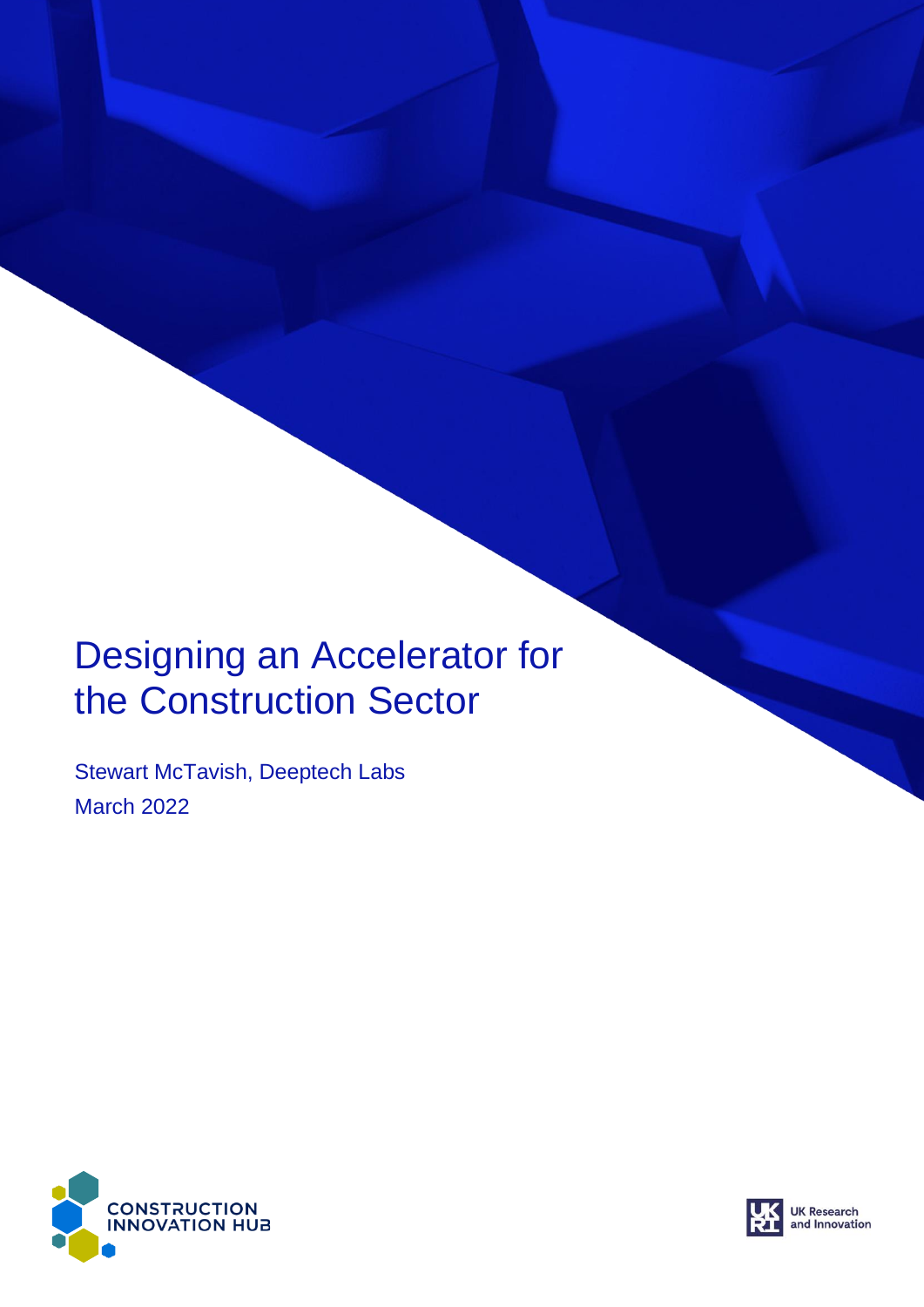#### **Disclaimer**

This disclaimer governs the use of this publication and by using this publication, you accept the terms of this disclaimer in full. The in- formation contained within this publication does not constitute the provision of technical or legal advice by the Construction Innovation Hub or any of its members and any use made of the information within the publication is at the user's own discretion. This publication is provided "as is" and neither the Construction Innovation Hub nor any of its members accept liability for any errors within this publication or for any losses arising out of or in connection with the use or misuse of this publication. Nothing in this disclaimer will exclude any liability which cannot be executed or limited by law.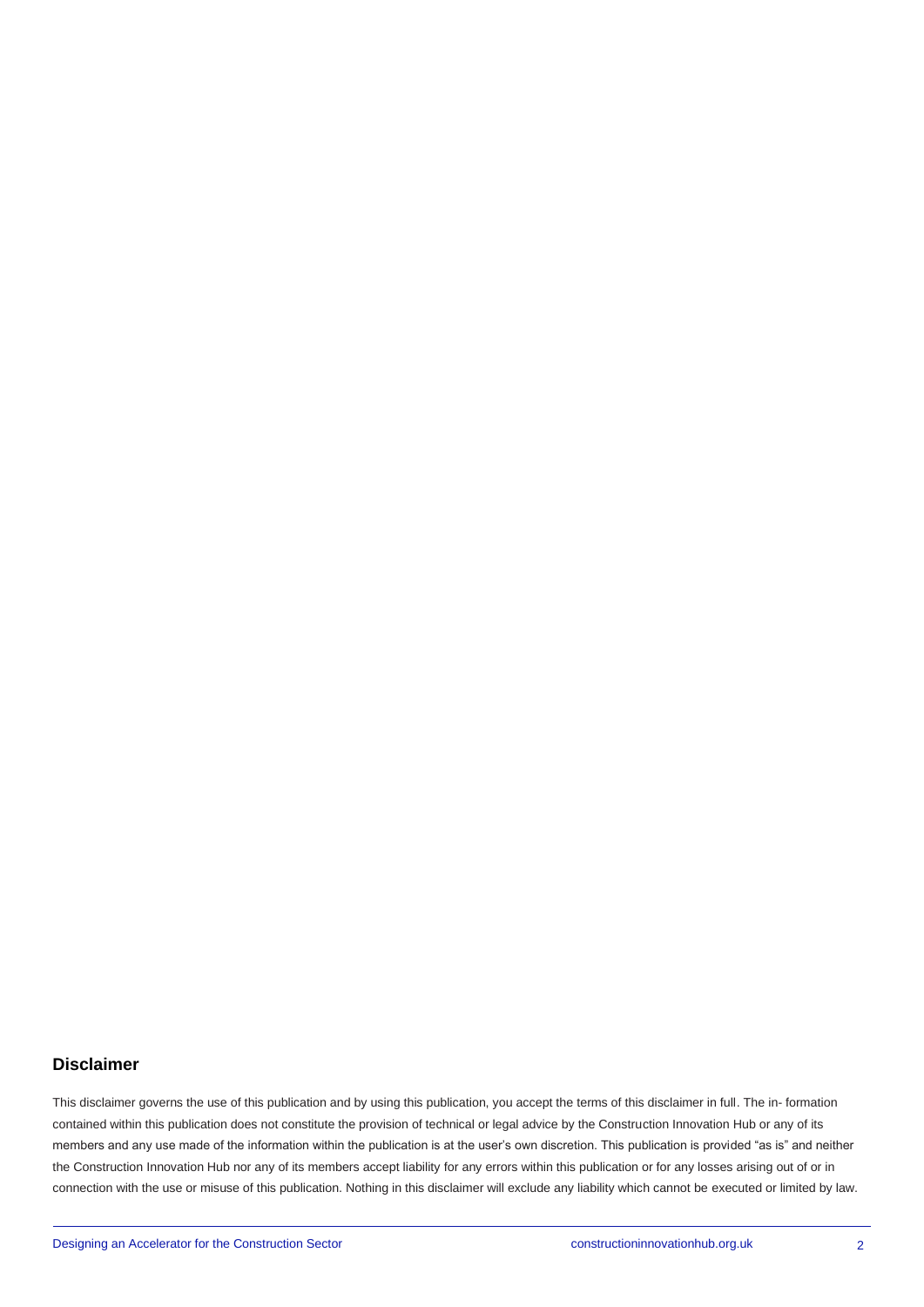# About the Construction Innovation Hub

**Funded by Government in 2018 with £72 million from UK Research and Innovation's Industrial Strategy Challenge Fund, the Construction Innovation Hub brings together worldclass expertise from BRE, the Centre for Digital Built Britain (CDBB) at the University of Cambridge and the Manufacturing Technology Centre (MTC). We believe that collective innovation can catalyse the change needed for our built environment to deliver better outcomes for current and future generations.**

We are enabling better decisions. Our Value Toolkit is a suite of tools to empower clients and policymakers to make value-based procurement decisions that will result in the environmental, social, and economic outcomes they want. Developed with Government, the Toolkit supports clients to comply with the policies in the Construction Playbook and to align with the United Nation's Sustainable Development Goals.

We are driving digital transformation by strengthening the business case for change and developing user-friendly guidance, training and tools to encourage more organisations to benefit from data-driven decision making and secure, resilient data sharing. Our resources support the adoption of the UK BIM Framework, Government Soft Landings, Digital Twins, Digital Estates and Security-Mindedness.

We are transforming construction delivery. Our Platform Design Programme is adapting proven manufacturing processes from other sectors for construction, to develop new rules and standards to improve the safety, assurance and interoperability of platform construction systems. We are developing proof of concepts with Government departments, including the Department for Education's Gen Zero schools programme, to develop a platform construction system that offers clients the flexibility to create beautiful spaces and grow a strong pipeline of demand for standardised components.

Together, we are making a change. The Hub has partnered with over 100 organisations to build client and supply chain capability and capacity, to ensure our work delivers value to the sector and the UK long beyond the life of the programme. We are openly sharing programme outputs and the lessons we learn along the way, so that businesses of all size stand ready to deliver the UK's future construction and infrastructure needs.

By working together, we will get there faster.

Partner with the Construction Innovation Hub and be part of the transformation.

#### Further information

For further details about the Construction Innovation Hub, please contact:

Construction Innovation Hub [info@constructioninnovationhub.org.uk](mailto:info@constructioninnovationhub.org.uk) [www.constructioninnovationhub.org.uk](http://www.constructioninnovationhub.org.uk/)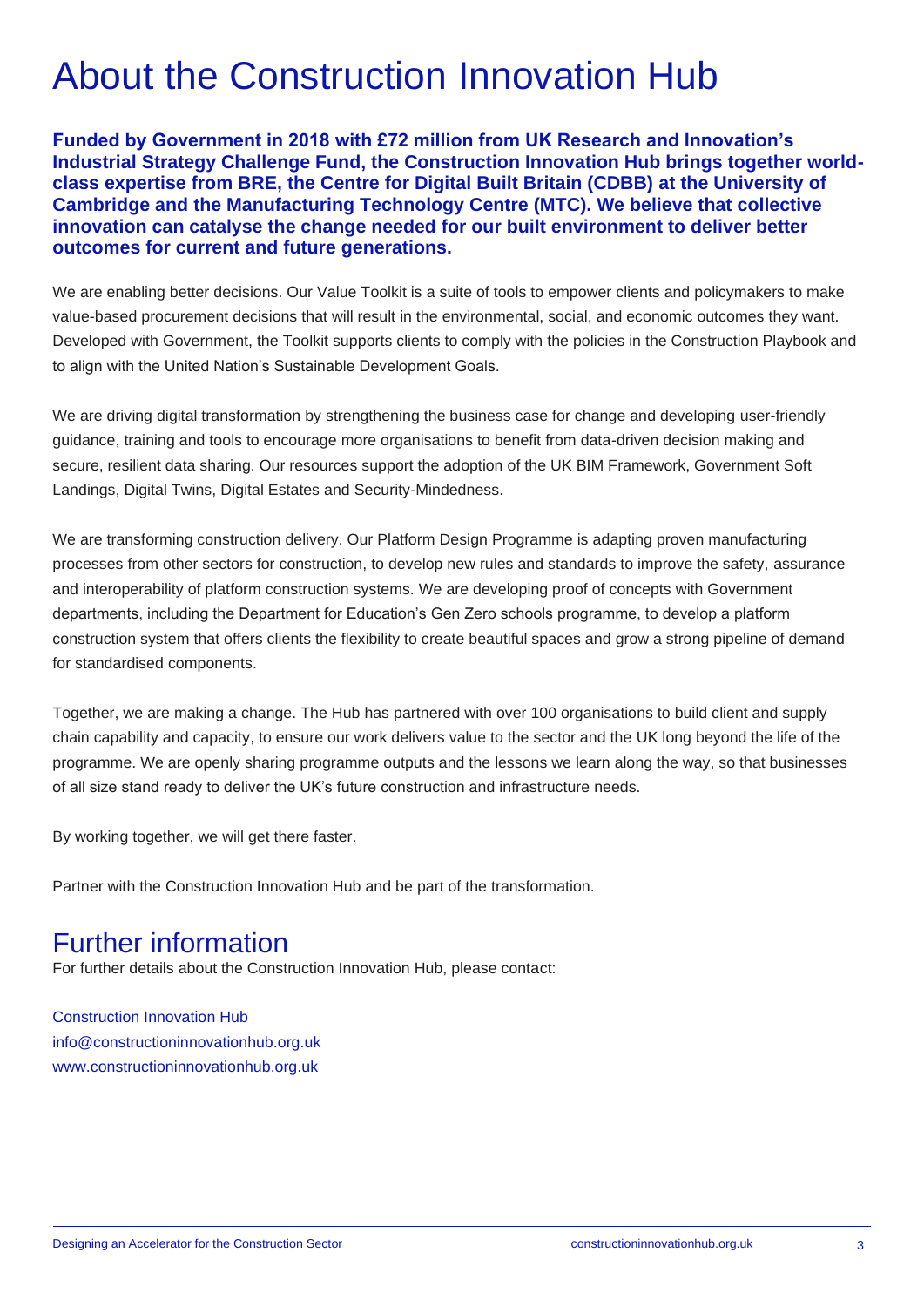# Executive summary

This report sets out to highlight some of the key elements to consider when designing an accelerator. It highlights learnings from the creation of the [Deeptech Labs](https://dtl.vc/) accelerator and venture fund in Cambridge.

During its creation Deeptech Labs worked with the Centre for Digital Built Britain (CDBB) as a partner in the Construction Innovation Hub on a project investigating how best to accelerate innovation in the construction sector with a focus on start-ups in the areas related to Platform Design for Manufacture and Assembly (PDfMA).

The initial hypothesis that we explored through this project was that there was not enough investment in start-ups related to the construction sector and companies were not being created. Therefore, we expected that to stimulate the creation of new start-ups in the construction space a new support and investment mechanism was required. However, a comparative analysis of US and UK investment activity in construction technology companies from 2011- 2019 (Table 1) demonstrated that this was not the issue.

| <b>Capital invested per company</b> |                         |                          |        |       |        |         |
|-------------------------------------|-------------------------|--------------------------|--------|-------|--------|---------|
| Deal Type                           | United<br><b>States</b> | <b>United</b><br>Kingdom | Canada | China | France | Germany |
| Pre-Accelerator/Incubator           | 0.07                    | 0.16                     | 0.03   | 0.78  | 0.04   | 0.01    |
| Angel                               | 1.06                    | 0.23                     | 1.04   |       | 0.59   | 0.43    |
| Seed                                | 1.76                    | 0.77                     | 0.72   | 0.45  | 0.39   | 23.95   |
| <b>Early-stage VC</b>               | 8.68                    | 4.03                     | 2.50   | 2.20  | 1.57   | 0.46    |
| AII                                 | 4.66                    | 1.84                     | 1.90   | 2.30  | 0.93   | 12.70   |

*Table 1 Average capital in invested in millions per Construction Technology company by stage and HQ country, Source: Data run on Pitchbook by Deeptech Labs*

The analysis showed that at the foundational stages of company creation the UK invested substantially more than other markets but comparatively less at the later stages. While this analysis covered a relatively small number of companies (300 over eight years) the data was strongly suggestive that support targeted after the start of the company but before a Series A VC round (a company's first significant round of venture capital financing) was needed.

Deeptech Labs was created to fill this gap in the start-up investment ecosystem with a focus on deep tech start-ups at the seed to series A stage. This report sets out some of the considerations that have gone into designing the Deeptech Labs acceleration programme with focus on three areas of consideration:

- 1. Design values: What are the foundational decisions or beliefs that have informed the design of the Deeptech Labs accelerator programme?
- 2. Stakeholders: Who are the main actors to be considered when designing an accelerator activity and what are their roles?
- 3. Activities: What are the main phases of activity that need to be considered when designing an accelerator programme?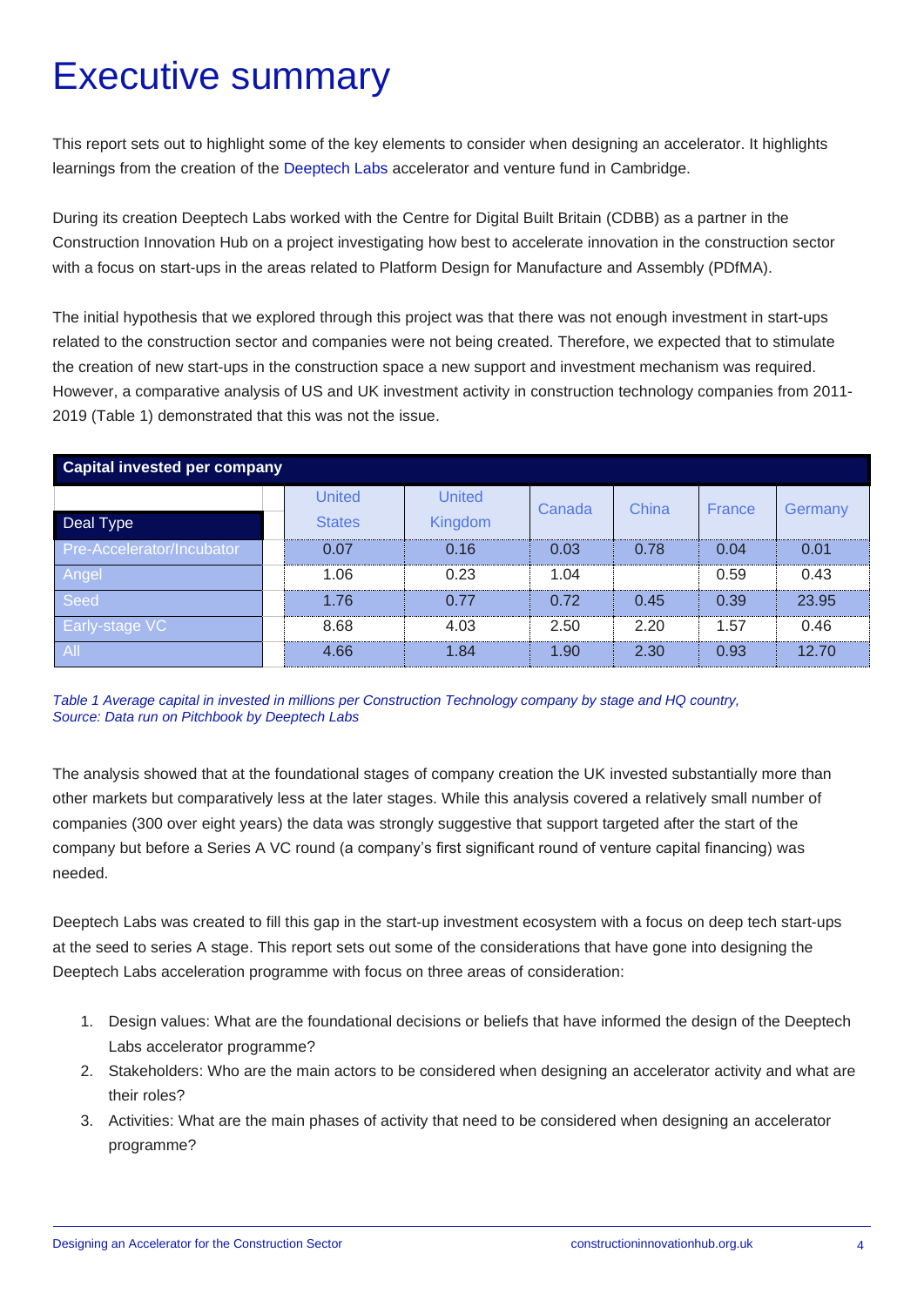While we do not set out to provide a comprehensive guide to understanding or designing accelerators, we hope that by highlighting our learnings we can inform others exploring how to support start-ups, understand accelerator activities, evaluate and participate in them or set up their own activities.

# 1. Design Values

#### 1.1.Focus on deep tech, post seed – pre series A start-ups

Understanding the stage and type of start-up that you will aim to support is the foundational decision of any investment or start-up programme. The broader the scope the greater range of expertise and experience you will need to draw on. Given that all programmes have limited resources this becomes a depth versus breadth decision. The answer will determine the type of stakeholders you will attract and need to engage.

As start-ups evolve they go through different stages of development. Each stage introduces its own challenges to focus on and address. Foundation stage companies are focused on discovery and have the most uncertainty. This stage focuses on discovering opportunities for new value creation and capture and revolves around developing customer understanding and developing a value hypothesis.

As these hypotheses are developed and become less uncertain start-ups focus on developing ways to deliver this value through a service delivery mechanism. They tend to focus on working with innovation focused customer segments who are able and willing to engage in what might be possible and discovering opportunities for differentiated value discovery. As companies enter the seed stage then they need to formulate and define product offerings that are attractive to early adopter customers, so that once they have created a product with an identifiable and repeatable sales process they are ready for series A funding.

Due to their nature deep tech companies at this stage face additional challenges - not only market and product discovery and development issues but also a substantial amount of technical risk. To be able to support companies that are not just developing technology but also discovering it is an additional burden that takes additional expertise to weave into a new company's development journey.

#### 1.2.Optimise for learning

All new companies face high levels of uncertainty. There are many different areas of risk that need to be managed including market, product, customer, technology, team and financial. For companies that are exploring new areas they also need to develop hypotheses, design tests and implement and learn from them. The rate of learning and the amount learnt per cycle will determine the development velocity of the company.

This velocity, the amount of development needed and the resources available will be a major determinant in the success or failure of the venture. What some ventures don't appreciate is that they are not just racing to avoid failure, but if they are pursuing a valuable market opportunity they are also racing against other ventures to win. By developing well-informed hypotheses, designing and carrying out well-designed, high value, informative market experiments and maximising the learning from each, a start-up venture can maximise the development from each iteration.

To help them do this they need a network of peers and advisors to help them design their development strategy,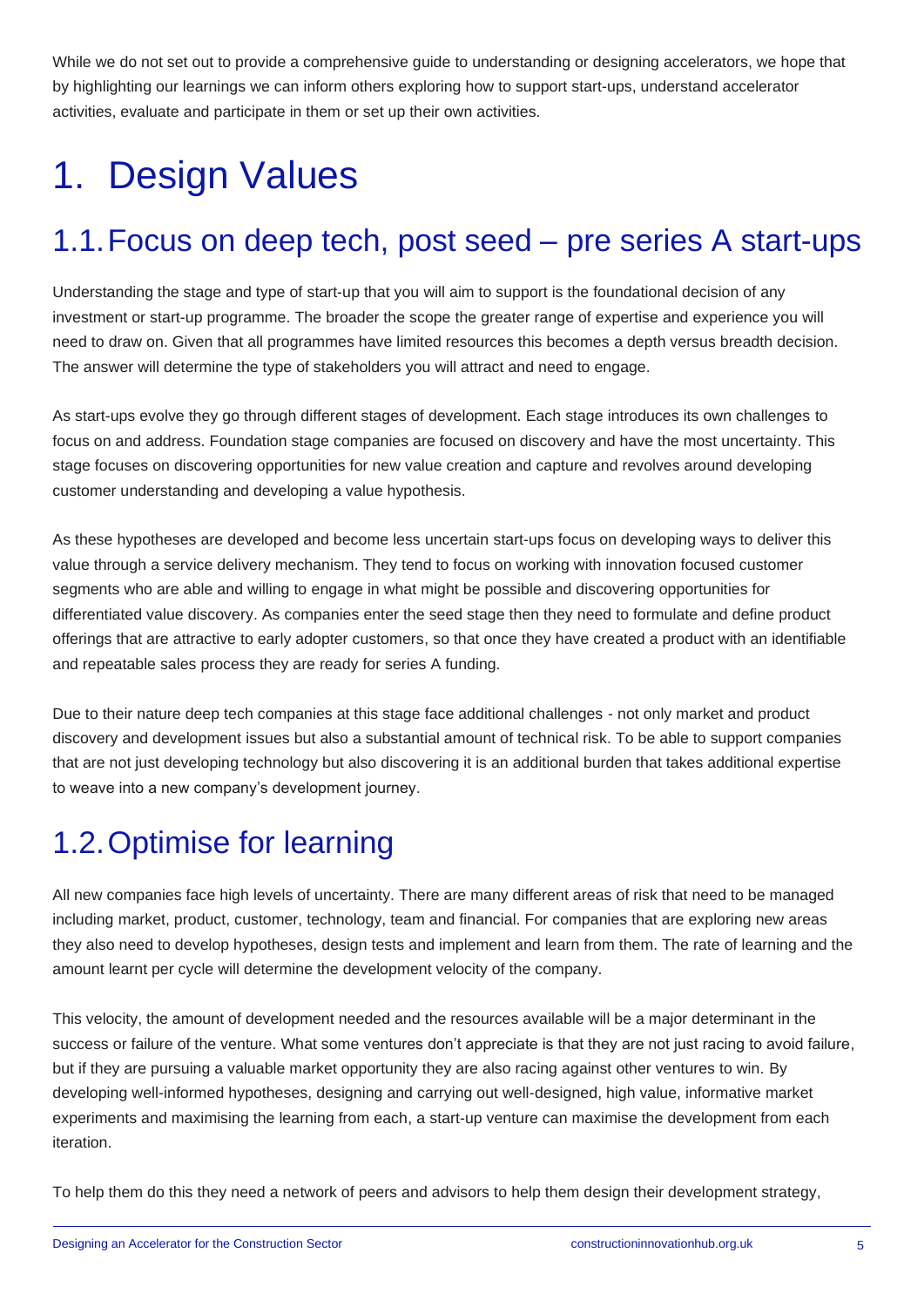avoid rediscovering what others already know and recognise and prioritise the key risks and development milestones needed to gain traction in the market. To create this network a programme will need to identify, recruit and work with a broad range of stakeholders who offer experience, contacts and expertise to the ventures being developed.

#### 1.3.Design for trust

When people or companies meet for the first time it can sometimes take a while to achieve the level of trust that enables ventures to be vulnerable enough to expose what they don't know and what they need to achieve, without fear of being taken advantage of. It also takes them a while to develop trust that the person or company they are talking about has the required experience or expertise to be able to offer useful advice or guidance.

When designing a programme of learning and development activities creating the environment and norms of behaviour necessary to enable this level of trust and openness in relatively short periods of time is essential. Part of this process is ensuring that incentives of the parties involved are well understood and aligned for the purposes of the activities. For the Deeptech Lab accelerator this alignment is created by a focus on the success of the entrepreneurs and their start-ups.

# 2. Stakeholders

Below we highlight some of the key stakeholders that need to be kept in mind when designing an accelerator programme.

#### 2.1.Entrepreneurs

These are the primary stakeholders of a start-up accelerator focused on creating valuable start-ups. Through their efforts entrepreneurs create companies that deliver products and services that create value and make things better. However, a start-up programme should not try to do an entrepreneur's job for them or interfere with the running of their business.

There are as many different types of entrepreneurs as there are different types of companies. Trying to create a programme that supports all types of entrepreneurs is like trying to create a programme that supports all types of companies. The effort and impact of the programme becomes diluted and tends to have little impact.

An accelerator programme is defined by working with cohorts of companies. As such the best programmes focus on creating value, not only for the individual entrepreneurs and companies participating but creating value from the fact that there are multiple teams participating and creating synergies between them.

#### 2.2.Advisers

Start-up advisers are even more varied than entrepreneurs and bring a wealth of different backgrounds and experiences. Much like creating a programme that focuses on particular types of entrepreneurs and companies, programmes also need to recruit and work with particular types of advisers.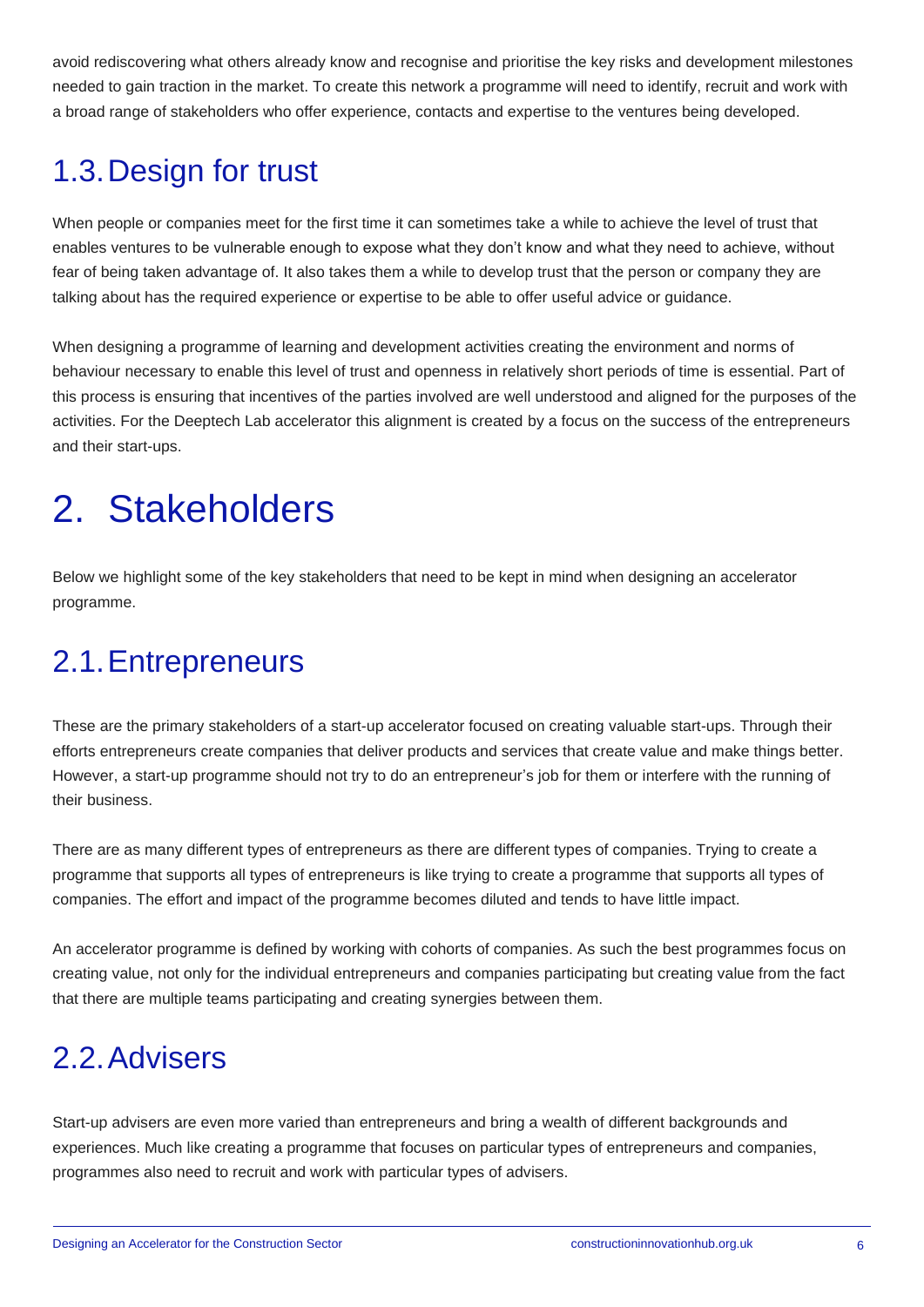Advisers should be recruited not only for their backgrounds and experiences but also their motivations, the expectations they have of entrepreneurs and their preferred engagement styles. As different entrepreneurs go through the programme, different advisers will be needed. Some programmes choose to recruit and pay for advisers whereas some programmes are more community orientated. There are pros and cons to both approaches and the number and range of advisers recruited needs to reflect this.

It has been our experience that the best advisers are not only experts in what they know, but are also experts in distinguishing and communicating the difference between what they know, what they don't know and what they believe. They are skilled in not telling the entrepreneur what they know or even teaching the entrepreneur what they know but helping the entrepreneur to discover what they need to learn and learning it.

#### 2.3.Investors

In designing an acceleration programme there are three broad categories of investors that need to be designed for. There are the investors that have invested in companies before they reach the stage the accelerator focuses on. These investors need to believe that the accelerator programme will deliver enough value to the company that they have invested in to be worth the time that the entrepreneur and their team will invest in the programme. One of a start-up's most limited resource is time so this needs to be allocated very carefully. Alongside these early-stage investors the accelerator needs to develop relationships with the investors that will invest in companies following the programme. While the market will ultimately decide whether a start-up is successful these investors will be critical in enabling the start-up to have enough resources to reach the market and compete.

Finally, the accelerator itself needs investors. These investors contribute the resources that the accelerator needs for its activities. They need to believe that the investments the accelerator makes will create an above market return and the additional resource needs of delivering a support programme alongside investment capital are resources well spent.

#### 2.4.Programme Partners

Companies that partner with the programme, or have a transactional commercial relationship with the activities of an accelerator programme, are both crucial and sometimes unappreciated dangers. Often these programmes offer short-term revenue opportunities for an accelerator programme that, like the start-ups it invests in, is resource limited. This is not a bad thing if these short-term business opportunities do not work counter to, or even undermine, the longterm determinants of success.

# 3. Activities

Alongside the usual business activities of finding partners and resources to build and operate a high performing organisation an accelerator's main activities fall into four categories.

#### 3.1. Find

At the start of an accelerator process the companies that the accelerator supports need to be identified and qualified.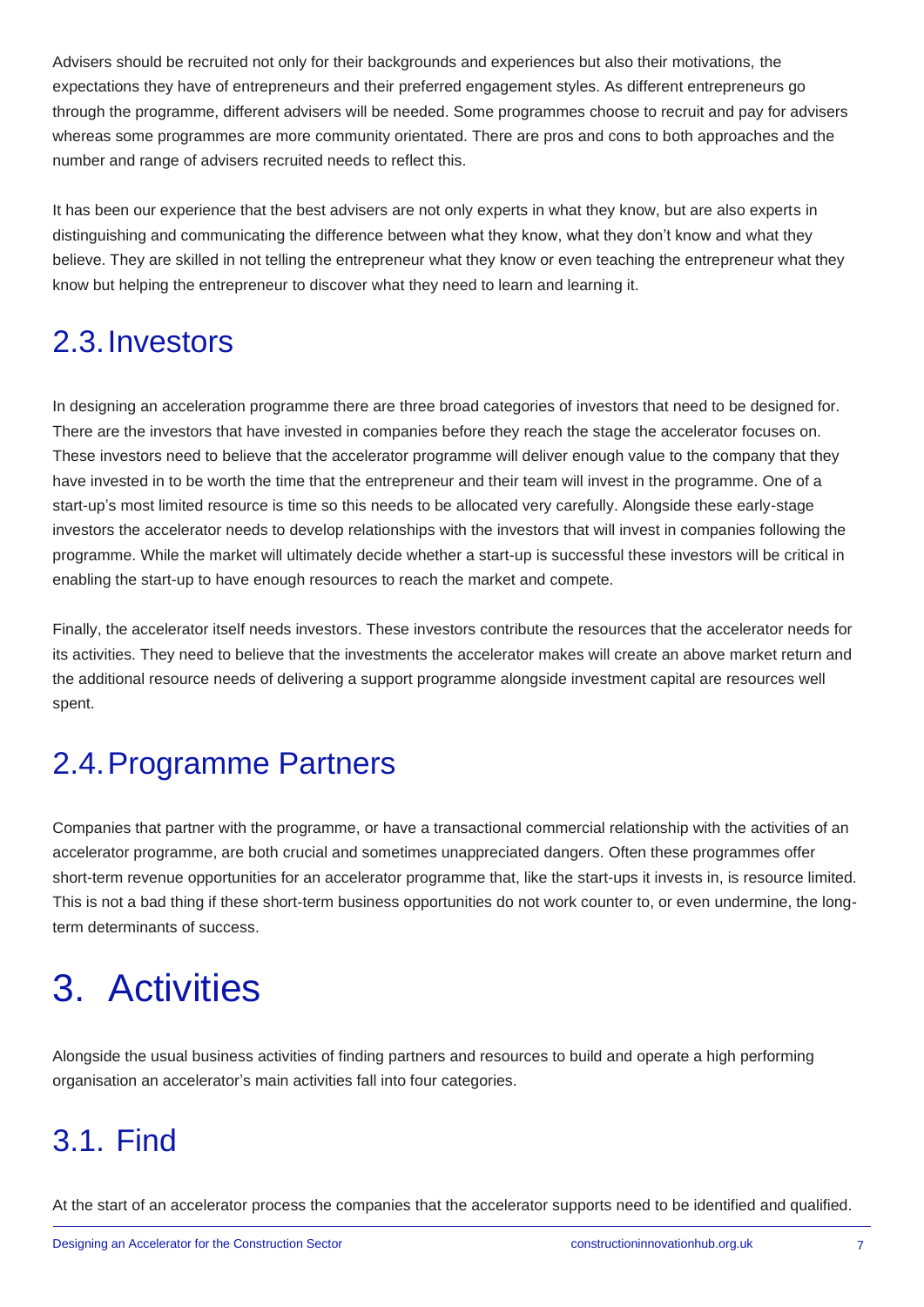An accelerator will need to, in essence, create a marketing and sales pipeline that identifies and attracts high potential start-ups that are a good match for their programme design and investment hypothesis. This will entail both inbound and outbound processes. New programmes will need to focus on outbound process, proactively identifying and recruiting new start-ups until they have established market proof that the programme delivers value to the startups it works with.

To give an example of a 'find' pipeline for the first cohort of five companies that the Deeptech Labs accelerator invested in and worked with:

- 913 companies were identified through market databases, news and other public information sources that matched the stage and sectors.
- 257 companies were qualified for further progression using desk-based research.
- 108 companies responded to either direct outreach or introductions.
- 58 companies were progressed to meetings with the accelerator's investment team.
- 11 companies were selected to go forward for screening by the accelerator's Community Advisory Council.

Throughout the operation of this find pipeline it is very important to ensure that the entrepreneurs are treated well. As mentioned above one of the most scarce resources a start-up CEO has is time. It is important where possible to endeavour to deliver value back to the entrepreneur for the time they invest interacting with a process. This can take the form of feedback, suggestions or further connections.

Like all sales processes each stage of this process is an opportunity for the accelerator programme to sell and demonstrate the benefits and values of the programme itself as the very best entrepreneurs will have more offers of investment and support than they can take up.

#### 3.2.Fund

Once the accelerator is sold on an entrepreneur and the entrepreneur is sold on the potential value of the accelerator programme an investment deal needs to be negotiated. This deal needs to meet both the needs of the entrepreneur and the needs of the accelerator. It is beyond the scope of this report to go into the details of investment but it should be noted that the development of this investment deal should be qualified and progressed in line with the sales pipeline above and commensurate with the time and effort each party is putting into the process.

#### 3.3.Accelerate

Alongside the cohort-based nature of the recruitment and investment a defining feature of an accelerator is the programme of activities that are designed to accelerate the development of the companies. While it might seem obvious this focus on acceleration is important. The very best entrepreneurs are likely to have the capabilities to be successful without participating in an accelerator. Therefore, the defining characteristic for an accelerator is to help the entrepreneur save time and get there faster. This can be done in two main ways - network development or knowledge exposure.

A key element that distinguishes the design of later stage accelerator programmes from early stage programmes is that at the later stages an entrepreneur is already leading an organisation and any time spent on the programme is time not spent developing that organisation.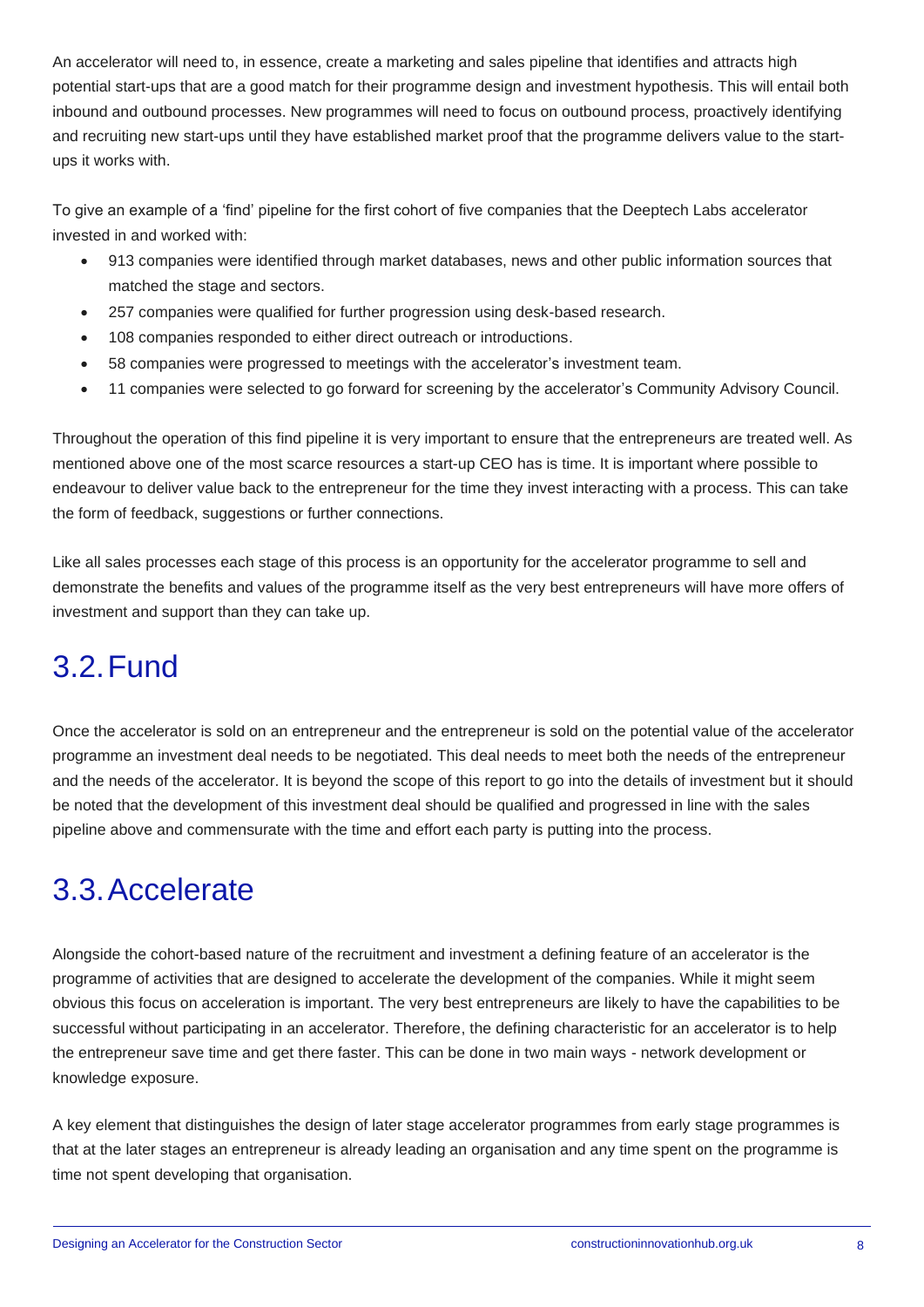There is a balance to be struck between organised activities and the time that these activities take. This is also important when considering the time that the accelerator asks its community and advisers to spend with the start-ups. Therefore, any activity has to be designed to deliver value to those involved while respecting the time investments given by all.

### 3.4.Support

Finally at the end of the acceleration programme the accelerator falls back to the role of any other start-up investor and needs to decide what level and type of support is going to be offered to the companies in their portfolio. Accelerators need to keep in mind that while a typical venture fund will make two to three investments a year over a five-year period an accelerator will make 10-15 a year and therefore will end up with a portfolio of 50-75 companies to support.

# 4. Conclusion

In highlighting the considerations above, we hope to evolve the conversation about supporting start-ups to broaden the focus from the foundational stages to encompass how we help them to discover their initial markets and prepare for growth.

By focusing more on how early-stage companies translate their ideas and technologies into scalable products and services we can support the emergence of a more effective and mature innovation system for the construction sector. Doing so can help entrepreneurs, and the broader market, realise the value of the cutting-edge research that is being produced in our sector.